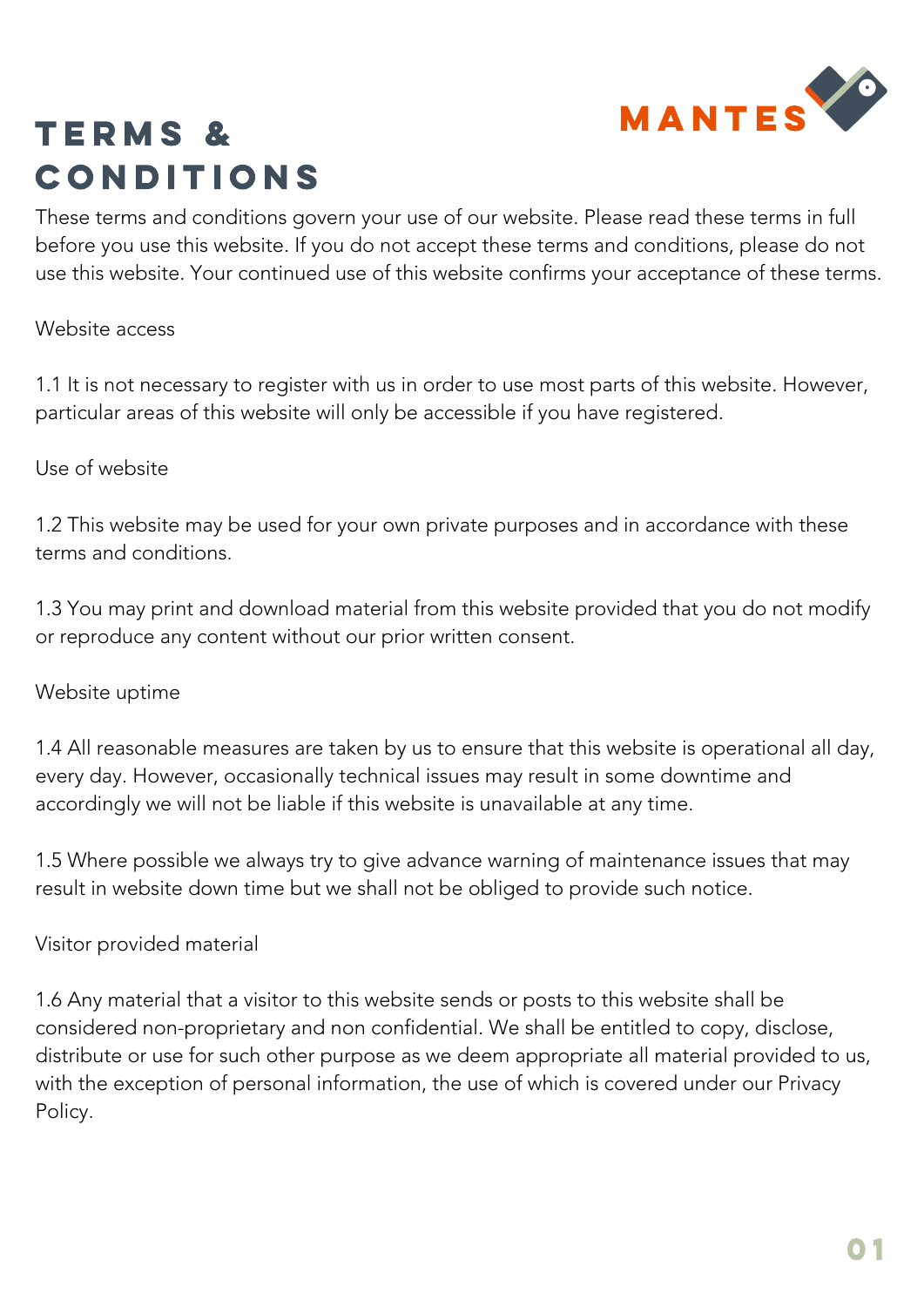

## Terms & **CONDITIONS**

1.7 When using this website you shall not post or send to or from this website any material:

(a) for which you have not obtained all necessary consents;

(b) that is discriminatory, obscene, pornographic, defamatory, liable to incite racial hatred, in breach of confidentiality or privacy, which may cause annoyance or inconvenience to others, which encourages or constitutes conduct that would be deemed a criminal offence, give rise to a civil liability, or otherwise is contrary to the law in the United Kingdom;

(c) which is harmful in nature including, and without limitation, computer viruses, Trojan horses, corrupted data, or other potentially harmful software or data.

1.8 We will fully cooperate with any law enforcement authorities or court order requiring us to disclose the identity or other details of any person posting material to this website in breach of Paragraph 1.7.

Links to and from other websites

1.9 Throughout this website you may find links to third party websites. The provision of a link to such a website does not mean that we endorse that website. If you visit any website via a link on this website you do so at your own risk.

1.10 Any party wishing to link to this website is entitled to do so provided that the conditions below are observed:

(a) you do not seek to imply that we are endorsing the services or products of another party unless this has been agreed with us in writing;

(b) you do not misrepresent your relationship with this website; and

(c) the website from which you link to this website does not contain offensive or otherwise controversial content or, content that infringes any intellectual property rights or other rights of a third party.

1.11 By linking to this website in breach of clause 1.10 you shall indemnify us for any loss or damage suffered to this website as a result of such linking.